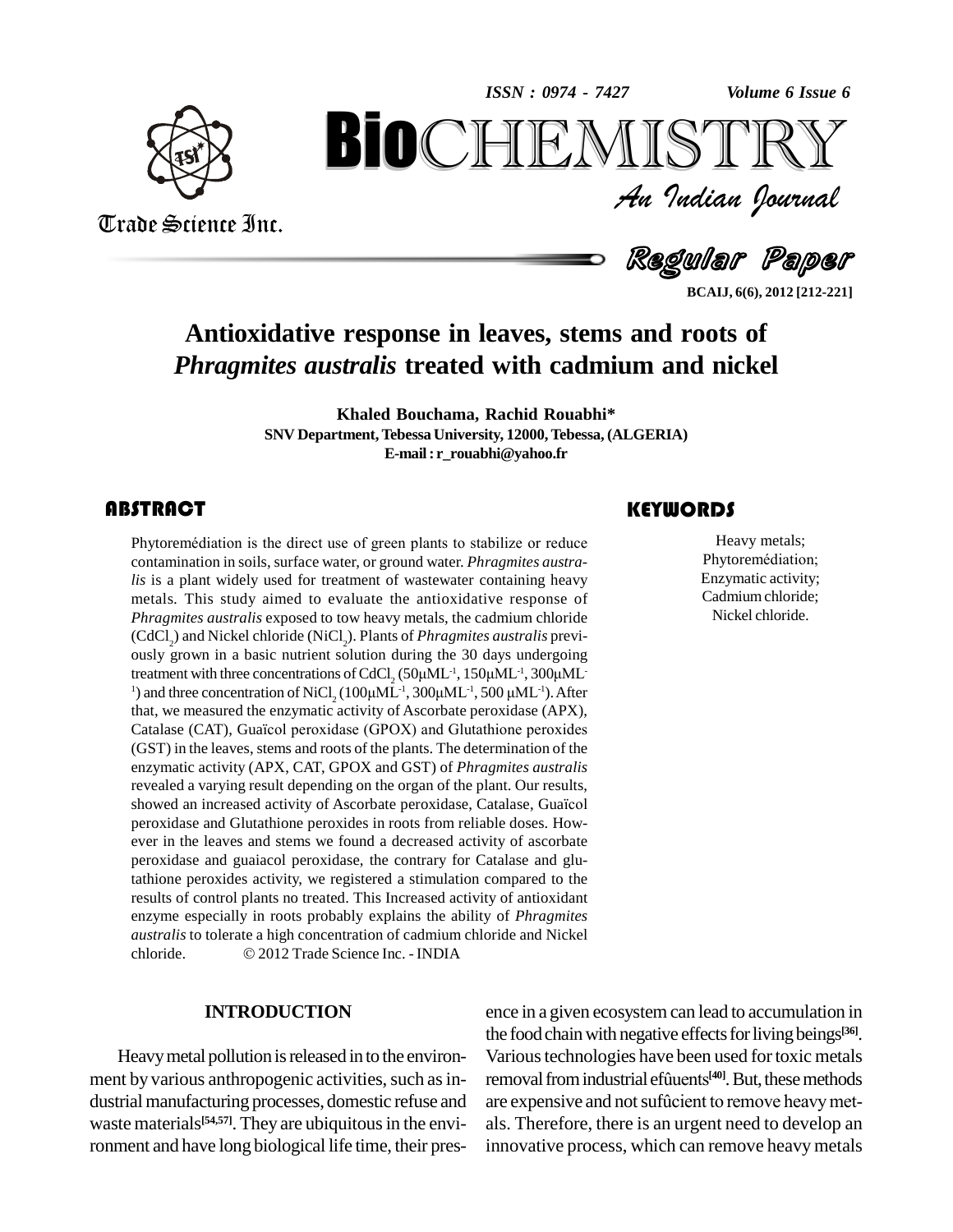economically<sup>[53]</sup>. The ability of some plants to tolerate mM p or even to accumulate metals has opened new avenues centrof research on the treatment of soils and waters whose utiliz purpose is phytoremédiation<sup>[42,45]</sup>. Phytoremédiation is (AP) of research on the treatment of soils and waters whose a cheap and eco-friendly technique not just for heavy metals removal but also for various pollutions<sup>[51]</sup>. This quan reduce, remove, degrade, or immobilize environmental  $\Delta t$ . L. Ve. p. toxins, with the aim of restoring area sites to a condition useable for private or public applications. In this context, this study aims to identify the degree of tolerance and adaptation of *Phragmites australis* placed in water polluted by two heavy metals (separately) one is a<br>trace-metallic element essential to biological processes oxidase act:<br>"nickel" and the other is a toxic heavy metal at very low trace-metallic element essential to biological processes<br>"nickel" and the other is a toxic heavy metal at very low<br>cell concentrations "cadmium". An analysis of enzymatic sponse.

#### **MATERIALSAND METHODS**

#### **Plant**

*Phragmites australis* Cav. (Trin.) reeds were collected from BOULHAF DYR (TÈbessa, Algeria) in mars 2011, They Were grown in pots and irrigated with nutrient solution for 9 day period of adaptation to new conditions, and then separated into three groups(control and treated with CdCl<sub>2</sub> or NiCl<sub>2</sub>). The reeds of treat-<br>ment groups were irrigated with different concentra-<br>tions of cadmium chloride  $(50\mu ML^{-1} - 150\mu ML^{-1}$ trol and treated with CdCl<sub>2</sub> or NiCl<sub>2</sub>). The reeds of treattions of cadmium chloride  $(50\mu\text{ML}^{-1} - 150\mu\text{ML}^{-1} - 300\mu\text{ML}^{-1})$ <br>300 $\mu$ ML<sup>-1</sup>) and Nickel chloride  $(100\mu\text{ML}^{-1} - 300\mu\text{ML}^{-1})$ <br>1 - 500  $\mu$ ML<sup>-1</sup>). *Phragmites australis* were grown in ment groups were irrigated with different concentra-<br>tions of cadmium chloride  $(50\mu\text{ML}^{-1} - 150\mu\text{ML}^{-1})$ <br>300 $\mu$ ML<sup>-1</sup>) and Nickel chloride  $(100\mu\text{ML}^{-1} - 300\mu\text{ML})$ <sup>1</sup> - 500 μML<sup>-1</sup>). *Phragmites australis* were grown in semi-controlled environment under conditions of a greenhouse with <sup>a</sup> temperature <sup>8</sup> °C/ <sup>29</sup> °C min/ max in the period from04-04-2011 to 04-05-2011.Leaves, stems and rootswere sampled after 30th days of nickel chloride and cadmium chloride treatment, then they was used forenzyme determination.

### **Extraction and assays of antioxidant enzyme activities**

The method used to obtain the enzymatic extract of *Phragmites australis* (leaves, stems, roots) is of Loggini et *al*. (1999). Leaves, stems and Root samples were homogenized (each sample separately) and ground with of  $3 \text{ ml}$ , the reaction mixture contains: 100 $\mu$ l of enzyme a mortar and pestle in 5 ml of phosphate buffer (50

technique is a group of technologies that use plants to ments We used the following formula  $Act = \Delta A$ . Vt/ $\varepsilon$ . mM phosphate,  $pH 7.5$ ) at  $4^{\circ}$ C. The homogenate was centrifuged at 12000 g for 20 min, the supernatant was utilized for measuring the activity-ascorbate peroxidase (APX), catalase (CAT) and peroxidase-guaiacols (GPOX) and Glutahtione peroxides (GST). For the quantification of different spectrophotometric measurements We used the following formula  $Act = \Delta A$ . Vt/ $\varepsilon$ . quantification of different spectrophotometric measure-<br>ments We used the following formula  $Act = \Delta A$ . Vt/ $\varepsilon$ .<br> $\Delta t$ . L. Ve. p.

> All spectrophotometric analyses were conducted in a total volume of 3 ml at  $25 \degree$  using a (Jenway 6300) UV spectrophotometer

#### **(a)Assay of ascorbate peroxidase activity (APX)**

activity was studied to evaluate the antioxidative re-<br>(supernatant), 50 $\mu$ l of 0.3% H<sub>2</sub>O<sub>2</sub> and 2850 $\mu$ l NaK The spectrophotometric assay of ascorbate per oxidase activitywas performed following the protocol adopted by Nakano and Asada (1981). The final reacoxidase activity was performed following the protocol<br>adopted by Nakano and Asada (1981). The final reac-<br>tion volume of 3 ml contains: 100µl of enzyme extract adopted by Nakano and Asada (1981). The final reaction volume of 3 ml contains: 100µl of enzyme extract<br>(supernatant), 50µl of 0.3%  $\text{H}_{2}\text{O}_{2}$  and 2850µl NaK phosphate buffer-ascorbate (50mML<sup>-1</sup> NaK, 0.5 mML<sup>-</sup> ascorbate,  $pH 7, 2$ ). The activity was measured by the decrease in absorbance at 290 nm for one min every 15 seconds. for a linear molar extinction coefficient  $\varepsilon = 2800 \mu M^{-1}$ . The activity is expressed in ery 15 seconds. for a linear molar extinction coefficient .cm-1 . the activity is expressed in  $^{-1}$ .mg $^{-1}$  protein.

#### **(b)Assay of catalase activity (CAT)**

corded for three minutes at 240nm and a linear molar<br>extinction coefficient  $\varepsilon = 39.400 \mu M^{-1}$ .cm<sup>-1</sup>, the reac-<br>tion mixture contains: 100 $\mu$ l of enzyme extract, 50 $\mu$ l of The spectrophotometry assay of catalase activity (CAT) is performed Following the method of Cakmak and Horst (1991). The Decrease in absorbance is Recorded for three minutes at 240nm and a linear molar extinction coefficient  $\varepsilon = 39.400 \mu M^{-1}$ .cm<sup>-1</sup>, the reaccorded for three minutes at 240nm and a linear molar .cm-1 . the reac- $0.3\%$  H<sub>2</sub>O<sub>2</sub> and 2850 $\mu$ l phosphate buffer (50 mM, pH 7.2). The reaction is Initiated by the addition of hydrogen peroxide. 7.2). The reaction is Initiated by the addition of hydrogen peroxide.<br>gen peroxide.<br>(**c) Assay of guaïcol-peroxidase activity (GPOX)** 

 $GPOX$  activity is expressed as µmol guaiacol-oxydé.min<sup>1</sup>.mg<sup>-1</sup> protein using the value of extinction coefficient of tetra Guaïcol  $\varepsilon = 26,600 \mu M^{-1}$ .cm-1 for a final volume *I*<br>**Indian** volume<br>**I**<br>**IISTRY**<br>Indian fournal peroxide.<br>**Assay of guaïcol-peroxidase activity (GPOX)**<br>The assay is based on the use of Guaïcol as a substrate for peroxidase.In the presence of hydrogen per- The assay is based on the use of Guaïcol as a sub-<br>strate for peroxidase. In the presence of hydrogen per-<br>oxide is formed the tetra Guaïcol which has an absorption maximum at 470 nm. The activity (GPOX) is determined using the technique of Fielding and Hall<br>(1978)<sup>[21]</sup> by measuring the absorbance at 470 nm.<br>GPOX activity is expressed as µmol guaiacol-oxydé.min (1978) **[21]** by measuring the absorbance at 470 nm. <sup>1</sup>.mg<sup>-1</sup> protein using the value of extinction coefficient of<br>tetra Guaïcol  $\varepsilon = 26,600 \mu M^{-1}$ .cm-1 for a final volume<br>of 3 ml, the reaction mixture contains: 100 $\mu$ l of enzyme tetra Guaïcol  $\varepsilon = 26,600 \mu M^{-1}$ .cm-1 for a final volume tetra Guaïcol  $\varepsilon = 26,600 \mu M^{-1}$ .cm-1 for a final volume<br>of 3 ml, the reaction mixture contains: 100 $\mu$ l of enzyme<br>extract, 50 $\mu$ l of 0.3%  $H_2O_2$  and 2850 $\mu$ l Guaïcol-phos-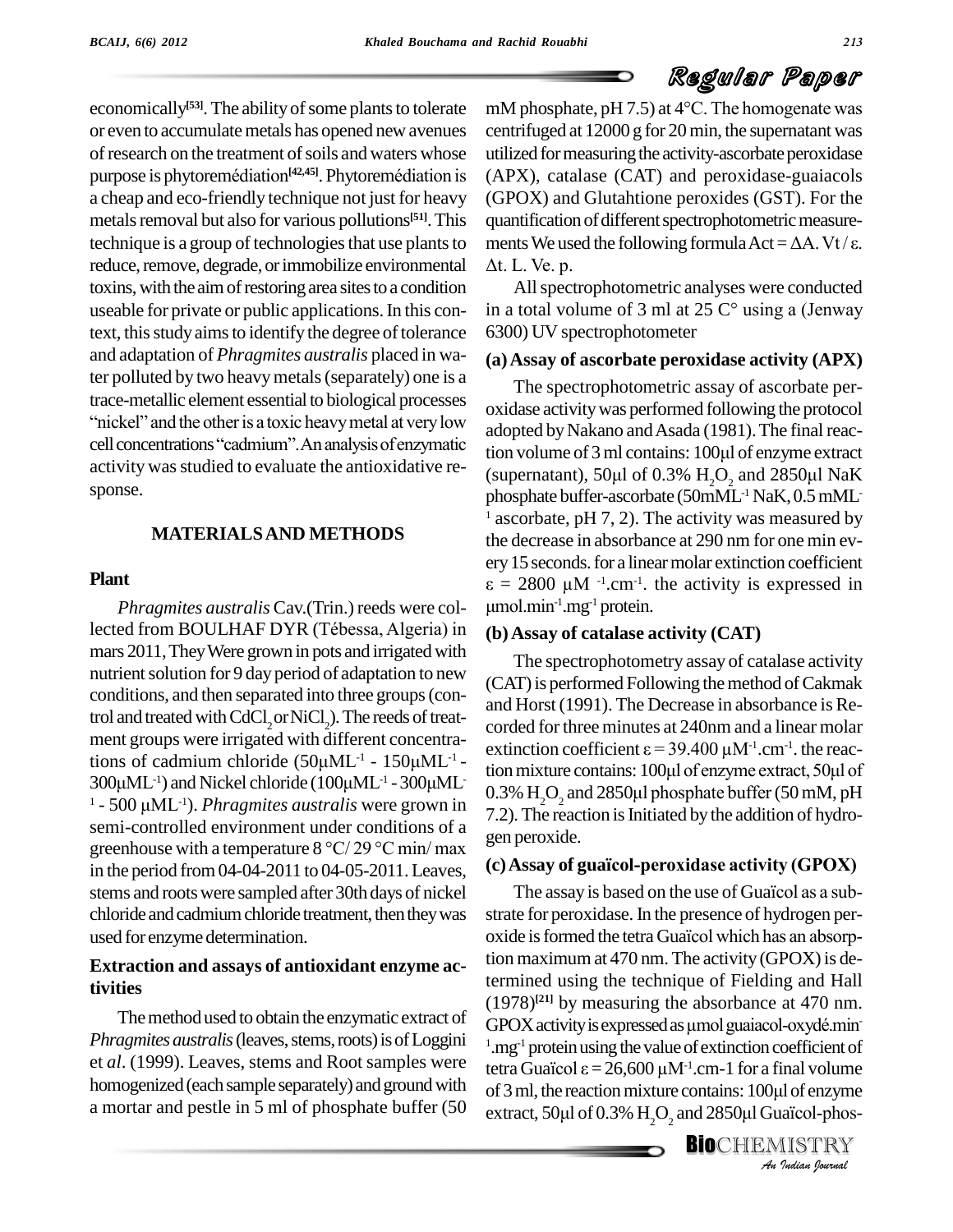phate buffer (50mML NaK-1, 8 MML-1 of Guaïcol,  $pH 7.2$ ). The reaction is initiated by the addition of hydrogen peroxide.

### **(d) Assay ofglutathione-S-transferase activity (GST)**

Measuring the activity of Glutathione-S-transferase (GST) is determined by the method of Habig et *al*.  $(1974)^{[27]}$ . It is based on the conjugation reaction be- wh tween GST and a substrate, CDNB (1-chloro 2, 4 dinitrobenzene) in the presence of a cofactor the glutathione (GSH). the combination results in the formation of a new molecule (1 -S-glutathionyl 2-4 - dinitrobenzene) which absorbs light at 340 nm. The samples leaves, stems and roots were homogenized separately in 1 ml of phos phate buffer  $(0.1 M, pH 6)$ . After that the homogenate was centrifuged at 14,000 round / min for 30 min. the APX a supernatant recovered will serve as a source of enzymes. 50 $\mu$ MI The assay involves reacting 200  $\mu$ l of supernatant with activity supernatant recovered will serve as a source of enzymes. 1.2 ml of the mixture CDNB (1 mM) / GSH (5 mM) [20.26 mg CDNB, GSH 153.65 mg, 1 ml ethanol] and100 ml phosphate buffer (0.1 M, pH 6)]. The ab- [20.26 mg CDNB, GSH 153.65 mg, 1 ml ethanol dos<br>and 100 ml phosphate buffer (0.1 M, pH 6)]. The ab-<br>sorbance is carried out for 1 minute for each 15  $\degree$  sec-<br>*Phr* and 100 ml phosphate buffer (0.1 M, pH 6)]. The ab-<br>sorbance is carried out for 1 minute for each 15 ' sec-<br>onds at 340 nm against a blank containing 200  $\mu$ L of ride.

distilled water replacing the quantity of the supernatant.

### **RESULTS**

#### **Response of antioxidant enzymes**

In this study, we examined the activities of some Antioxidant enzymes such as APX, CAT, GPOX, GST which showed varying responses with induction at various concentrations in leaves, stems and roots of the plant where they measured. The effects of metal treatments on enzyme activities, as compared to controls.

#### **Antioxidative response in leaves**

Administration of excess cadmiumchloride in the nutrient solution was followed by a decrease activity of APX and GPOX except in leaves of plant treated by nutrient solution was<br>APX and GPOX ex<br>50μML<sup>-1</sup> where we  $50 \mu$ ML<sup>-1</sup> where we recorded a slight increase in APX APX and GPOX except in leaves of plant treated by<br>50 $\mu$ ML<sup>-1</sup> where we recorded a slight increase in APX<br>activity 0,0029  $\mu$ mol. min<sup>-1</sup>. mg-<sup>1</sup> protein compared to the result in the control group (TABLE 1). However all doses of CdCl2 induce a stimulation of CAT and GST<br>activity, but not significantly for catalase when we treated<br>*Phragmites australis* with 50µML<sup>-1</sup> of cadmium chloactivity, but not significantly for catalase when we treated Phragmites australis with  $50 \mu \text{ML}^{-1}$  of cadmium chloride.

TABLE 1 : Antioxidant enzyme activities measured in leaves of *Phragmites australis* grown hydroponically under controlled<br>conditions and exposed for 30 days to (50 uML<sup>-1</sup> – 150 uML<sup>-1</sup> - 300uML<sup>-1</sup>) of CdCl. (Data repre TABLE 1 : Antioxidant enzyme activities measured in leaves of *Phragmites australis* grown hydroponically under controlled<br>conditions and exposed for 30 days to (50  $\mu$ ML<sup>-1</sup> – 150  $\mu$ ML<sup>-1</sup> - 300 $\mu$ ML<sup>-1</sup>) of CdCl<sub>2</sub> **indepth is a start in the start of the start conditions and exposed for 30 days<br>independent experiments ± ES).** 

| <b>Treatments</b> | Control                  | CdCl <sub>2</sub>           |                            |                            |
|-------------------|--------------------------|-----------------------------|----------------------------|----------------------------|
|                   | Dose $(0)$               | $50 \mu M/L$                | $100 \mu M/L$              | $300 \mu M/L$              |
| <b>APX</b>        | $0,0029 \pm 3,6.10^{-4}$ | $0,0032 \pm 1,5.10^{-4}$ NS | $0,0019\pm1,1.10^{-4}$ *** | $0,0008 \pm 3.10^{-5}$ *** |
| <b>CAT</b>        | $0,41 \pm 0,018$         | $0.44 \pm 0.011$ NS         | $0,50 \pm 0,017$ ***       | $0.55 \pm 0.01$ ***        |
| <b>GPOX</b>       | $12,1 \pm 0.89$          | $5,73 \pm 0,65$ ***         | $4,88 \pm 0,33$ ***        | $4,0,17$ ***               |
| GST               | $0.169 \pm 0.01$         | $0,34 \pm 0,025$ ***        | $0.43 \pm 0.038$ ***       | $0.57 \pm 0.02$ ***        |

**(NS non significant differences, \*\*\* very highly significant Pdî0.05 according to Dunnettís test)**

**TABLE2 :Antioxidant enzyme activities measured in leaves of** *Phragmites australis* **grown hydroponically under controlled conditions** and **exposed** for 30 days to (50 μML<sup>-1</sup> – 150 μML<sup>-1</sup> - 300μML<sup>-1</sup>) of NiCl, (<br>conditions and exposed for 30 days to (50 μML<sup>-1</sup> – 150 μML<sup>-1</sup> - 300μML<sup>-1</sup>) of NiCl, ( conditions and exposed for 30 days to  $(50 \mu ML^{-1} - 150 \mu ML^{-1} - 300 \mu ML^{-1})$  of NiCl, (Data represent the mean of three **indepth 2 : Antioxidant enzyme activicy conditions and exposed for 30 days<br><b>independent experiments** ± **ES**).

| <b>Treatments</b> | Control                  | NiCl <sub>2</sub>           |                              |                              |
|-------------------|--------------------------|-----------------------------|------------------------------|------------------------------|
|                   | Dose $(0)$               | $100 \mu M/L$               | $300 \mu M/L$                | $500 \mu M/L$                |
| <b>APX</b>        | $0,0021 \pm 1,5.10^{-4}$ | $0,0018 \pm 1,5.10^{-4}$ NS | $0,0016 \pm 1,5.10^{-4}$ *** | $0,0012 \pm 5,3.10^{-5}$ *** |
| <b>CAT</b>        | $0,34 \pm 0,028$         | $0,44 \pm 0,016$ ***        | $0.47 \pm 0.019$ ***         | $0.47 \pm 0.023$ ***         |
| <b>GPOX</b>       | $2,63 \pm 0,208$         | $3.03 \pm 0.32$ NS          | $2,17 \pm 0,21$ NS           | $1,89 \pm 0,17$ ***          |
| <b>GST</b>        | $0.09 \pm 0.01$          | $0.14 \pm 0.009$ ***        | $0,17 \pm 0,009$ ***         | $0,21 \pm 0,011$ ***         |

**(NS non significant differences, \*\*\* very highly significant Pdî0.05 according to Dunnettís test)**

 $0.09 \pm 0$ <br>**Int differences,**<br>of nickel chlores<br>resented in T<br>*IISTRY* The effects of nickel chloride on enzymatic activity found in in leaves are presented in TABLE 2.As what is been

found in the leaves of plants treated with cadmium Chloride, an increase activity of CATand GST, the results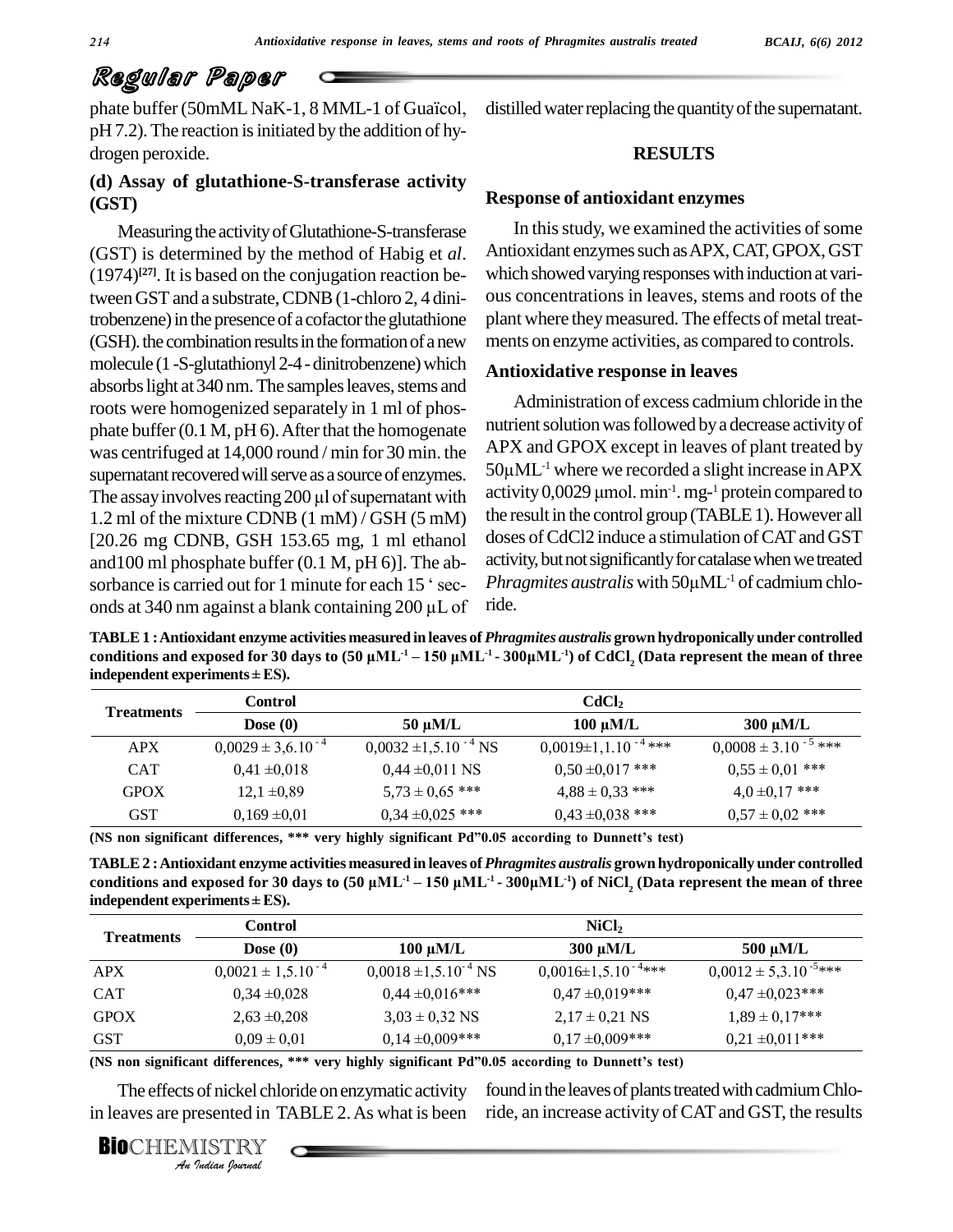showed that the Most elevated activity of CAT was tow showed that the Most elevated activity of CAT was tower found in leaves treated with  $500 \mu M/L$ , while this same and G treatment Showed the less elevated level for GST ac- the hi found in leaves treated with 500<br>treatment Showed the less elev<br>tivity 0,26 µmol. min<sup>-1</sup>. mg<sup>-1</sup> pro  $^{-1}$ . mg $^{-1}$  protein. Concerning APX  $\,$  0.22 µmol. andGPOXactivityan inhibition veryhighlysignificant was found except for leaves of plants treated with chlorid and GPOX activity an inl<br>was found except for 1<br>100μM/L of NiCl<sub>2</sub> the di  $100\mu$ M/L of NiCl<sub>2</sub> the difference is not significant

### **Antioxidative response in stems**

ity decreased in plants exposed to 50  $\mu$ M/L-100  $\mu$ M/ In stems We observed that APX and GPOX activ-<br>ity decreased in plants exposed to 50  $\mu$ M/L -100  $\mu$ M/ lat<br>L-300  $\mu$ M/L of CdCl<sub>2</sub>. In comparison with the control lev ity decreased in plants exposed to 50  $\mu$ M/L -100  $\mu$ M/ lation<br>L -300  $\mu$ M/L of CdCl<sub>2</sub>. In comparison with the control level v<br>a not significant effect was observed at 50  $\mu$ M/L for the signifi

tow enzyme and also <sup>100</sup> µM/Lfor GPOX.TheCAT and GST activity in the stems of *P.australis*showed tow enzyme and also 100 µM/L for GPOX. The CAT<br>and GST activity in the stems of *P.australis* showed<br>the highest activity at 300µm/L respectively 0.44 and and GST activity in the s<br>the highest activity at 300<br>0.22 µmol. min<sup>-1</sup>. mg<sup>-1</sup> pro <sup>-1</sup>. mg<sup>-1</sup> protein (TABLE 3).

In stems We observed that APX and GPOX activ- $100 \mu M/L$  of NiCl2 where we obtained a slight stimu-The enzyme activity in the stems treated by nickel chloride showed a trend similar to that observed in the stems of plants treated with cadmium chloride. TABLE 4 demonstrates a dose-dependent inhibition of both <sup>100</sup> µM/LofNiCl2 where we obtained <sup>a</sup> slightstimu-APX and GPOX activity except in stems treated by lation while for CAT and GST activity the maximum level was obtained at  $500 \mu M/L$  an increase very highly significantly for all doses.

a not significant effect was observed at 30  $\mu$ ivi/L for the significantly for an doses.<br>TABLE 3 : Antioxidant enzyme activities measured in stems of *Phragmites australis* grown hydroponically under controlled<br>condition a not significant effect was observed at 30  $\mu$ wi/L for the significantly for an doses.<br>TABLE 3 : Antioxidant enzyme activities measured in stems of *Phragmites australis* grown hydroponically under controlled<br>conditions **indepth of the independent conditions and exposed for 30 days independent experiments**  $\pm$  **ES).** 

| <b>Treatments</b> | <b>Control</b>           | $\text{CdCl}_2$            |                             |                            |
|-------------------|--------------------------|----------------------------|-----------------------------|----------------------------|
|                   | Dose $(0)$               | $50 \mu M/L$               | $100 \mu M/L$               | $300 \mu M/L$              |
| <b>APX</b>        | $0,0021 \pm 1,5.10^{-4}$ | $0,002 \pm 6,5.10^{-5}$ NS | $0,0017 \pm 9,5.10^{-5}$ ** | $0,0011 \pm 6.10^{-5}$ *** |
| <b>CAT</b>        | $0.34 \pm 0.028$         | $0.41 \pm 0.006$ **        | $0,38 \pm 0,025$ NS         | $0.44 \pm 0.01$ ***        |
| <b>GPOX</b>       | $2,63 \pm 0,208$         | $2,60 \pm 0,095$ NS        | $2,19 \pm 0,116$ NS         | $1,80 \pm 0,09$ ***        |
| <b>GST</b>        | $0.09 \pm 0.01$          | $0,16 \pm 0,005$ ***       | $0.18 \pm 0.007$ ***        | $0,22 \pm 0,013$ ***       |

TABLE 4: Antioxidant enzyme activities measured in stems of *Phragmites australis* grown hydroponically under controlled<br>conditions and exposed for 30 days to (50 uML<sup>-1</sup> – 150 uML<sup>-1</sup> - 300uML<sup>-1</sup>) of NiCl. (Data represe TABLE 4: Antioxidant enzyme activities measured in stems of *Phragmites australis* grown hydroponically under controlled conditions and exposed for 30 days to (50  $\mu$ ML<sup>-1</sup> – 150  $\mu$ ML<sup>-1</sup> - 300 $\mu$ ML<sup>-1</sup>) of NiCl<sub>2</sub> (D **independent experiments <sup>±</sup> ES).**

| <b>Treatments</b> | <b>Control</b>           | NiCl <sub>2</sub>           |                              |                             |
|-------------------|--------------------------|-----------------------------|------------------------------|-----------------------------|
|                   | Dose $(0)$               | $100 \mu M/L$               | $300 \mu M/L$                | $500 \mu M/L$               |
| <b>APX</b>        | $0,0021 \pm 1,5.10^{-4}$ | $0,0018 \pm 1,5.10^{-4}$ NS | $0,0016 \pm 1,5.10^{-4}$ *** | $0,0012 \pm 5,3.10^{-5***}$ |
| <b>CAT</b>        | $0.34 \pm 0.028$         | $0,44 \pm 0,016$ ***        | $0.47 \pm 0.019$ ***         | $0.47 \pm 0.023$ ***        |
| <b>GPOX</b>       | $2,63 \pm 0,208$         | $3.03 \pm 0.32$ NS          | $2,17 \pm 0,21$ NS           | $1,89 \pm 0,17***$          |
| <b>GST</b>        | $0.09 \pm 0.01$          | $0,14 \pm 0,009$ ***        | $0,17 \pm 0,009$ ***         | $0.21 \pm 0.011$ ***        |

**(NS non significant differences, \*\*\* very highly significant Pdî0.05 according to Dunnettís test)**

(ins non-significant differences, www.very-ingnity-significant-Pd^0.05-according-to-Dunnett-s-test)<br>TABLE 5 : Antioxidant enzyme activities measured in roots of *Phragmites australis* grown hydroponically under controlled (INS non significant differences, www.very.ingnity.significant.pdf/0.05 according to Dunnett's test)<br>TABLE 5 : Antioxidant enzyme activities measured in roots of *Phragmites australis* grown hydroponically under controlle **indepth 5 : Antioxidant enzyme actively conditions and exposed for 30 days independent experiments**  $\pm$  **ES).** 

| $\frac{1}{2}$     |                      |                            |                             |                           |  |
|-------------------|----------------------|----------------------------|-----------------------------|---------------------------|--|
| <b>Treatments</b> | Control              |                            | NiCl <sub>2</sub>           |                           |  |
|                   | Dose $(0)$           | $100 \mu M/L$              | 300 µM/L                    | $500 \mu M/L$             |  |
| <b>APX</b>        | $0,0016 \pm 10^{-4}$ | $0,0018 \pm 9,5.10^{5}$ NS | $0,0028 \pm 8,5.10^{-5***}$ | $0,00469 \pm 10^{-4}$ *** |  |
| <b>CAT</b>        | $0,25\pm0,026$       | $0.34 \pm 0.01**$          | $0,42\pm0,022***$           | $0.67 \pm 0.03$ ***       |  |
| <b>GPOX</b>       | $18,74\pm0,85$       | $18,36\pm0,61$ NS          | $36,46\pm0,61***$           | $41.7 \pm 0.87***$        |  |
| <b>GST</b>        | $0,15 \pm 0,02$      | $0.27 \pm 0.02$ ***        | $0,50\pm0,041***$           | $0.33 \pm 0.02$ ***       |  |

**(NS non significant differences, \*\*\* very highly significant Pdî0.05 according to Dunnettís test)**

#### **Antioxidative response in roots**

The results of enzymatic activityobtained showed a dose-dependent stimulation for all enzymes (TABLE *I.05* according to Dunnett's test)<br>  $5)$  CdCl<sub>2</sub> stress resulted in increased enzymatic activity.<br>
APX and GST was enhanced 3-fold in 500  $\mu$ M/L of<br>
CdCl<sub>2</sub> treatment, the same for CAT and GPOX the<br> **BIO**CHEMISTRY  $\text{CdCl}_2$  treatment, the same for CAT and GPOX the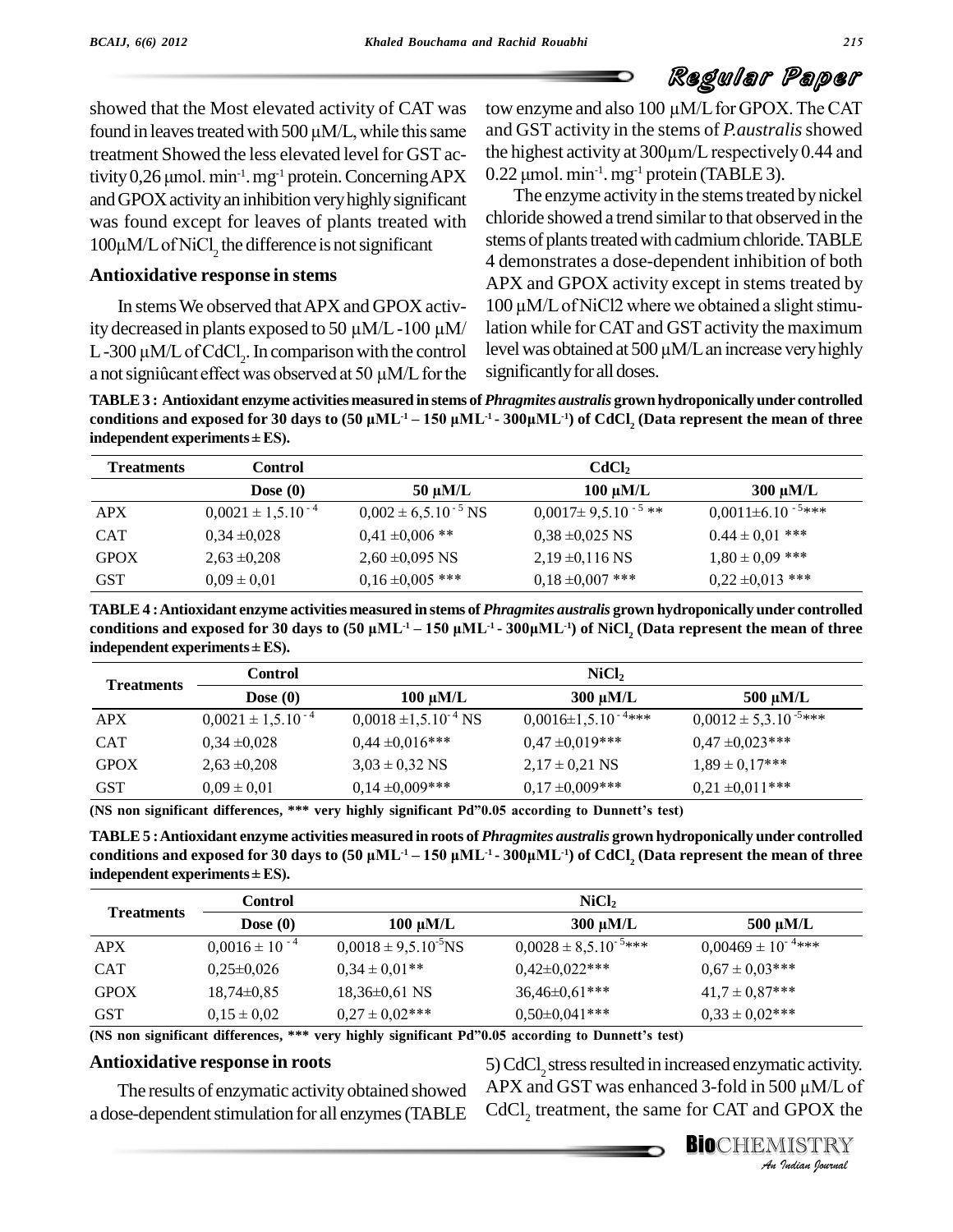high level of activity is observed in this concentration.

The effects of nickel chloride onenzymatic activity in roots are presented in TABLE 6. the results showed that the Most elevated activity of APX, CAT and GPOX tration (100  $\mu$ M/L) no significant effect of APX and

was found in roots treated with 500  $\mu$ M/L, while for GST the high stimulation are observed in roots of plants was found in roots treated with 500  $\mu$ M/L, while for<br>GST the high stimulation are observed in roots of plants<br>treated with 300  $\mu$ M/L. Concerning the low concen-GST the high stimulation are observed in roots of plants<br>treated with 300  $\mu$ M/L. Concerning the low concen-<br>tration (100  $\mu$ M/L) no significant effect of APX and

**TABLE6 : Antioxidant enzyme activities measured in roots of** *Phragmites australis* **grown hydroponically under controlled conditions and exposed for 30 days to** *(50)* **Exposed in roots** of *Phragmites australis* grove conditions and exposed for 30 days to (50  $\mu$ ML<sup>-1</sup> – 150  $\mu$ ML<sup>-1</sup> - 300 $\mu$ ML<sup>-1</sup>) of NiCl, ( conditions and exposed for 30 days to  $(50 \mu ML^{-1} - 150 \mu ML^{-1} - 300 \mu ML^{-1})$  of NiCl, (Data represent the mean of three **indepth of the independent conditions and exposed for 30 days independent experiments**  $\pm$  **ES).** 

| <b>Treatments</b> | <b>Control</b>       |                         | $\text{CdCl}_2$            |                            |
|-------------------|----------------------|-------------------------|----------------------------|----------------------------|
|                   | Dose $(0)$           | $100 \mu M/L$           | $300 \mu M/L$              | $500 \mu M/L$              |
| <b>APX</b>        | $0,0016 \pm 10^{-4}$ | $0,0020 \pm 10^{-4}$ NS | $0,0028 \pm 3.10^{-4}$ *** | $0,0046 \pm 2.10^{-4}$ *** |
| <b>CAT</b>        | $0,25\pm0,026$       | $0.35 \pm 0.014$ ***    | $0.43 \pm 0.04***$         | $0.65 \pm 0.019***$        |
| <b>GPOX</b>       | $18,74\pm0.85$       | $20,13\pm1,18$ NS       | $38.1 \pm 1.21***$         | $41,06 \pm 0,81$ ***       |
| <b>GST</b>        | $0.15 \pm 0.02$      | $0.27 \pm 0.07$ ***     | $0,44\pm0,055***$          | $0.48 \pm 0.035***$        |

**(NS non significant differences, \*\*\* very highly significant Pdî0.05 according to Dunnettís test)**

GPOX activity compared to controls.

#### **DISCUSSION**

In this paper, we investigated the antioxydantes response and capacities of enzymes involved in ROS detoxification in leaves, stems and roots of *Phragmites australis* under CD and Ni stress condition. We chose moval of H<sub>2</sub>O<sub>2</sub> on the site of his generation. to study these biomarkers of stress regularly used to The stimulation of APX activity in roots in our study characterize the physiological state of plants. Our results showed varying profiles according to the organ where activity was measured.

#### **Ascorbate peroxidase activity**

APX activity is a response of plants to oxidative stress Cau *I*s a response of<br>*Indian* and part<br>Jogen peroxid<br>*IISTRY*<br>*Indian Iournal* Our results clearly show a reduction of Ascorbate peroxidase activity in the presence of NiCl<sub>2</sub> or CdCl<sub>2</sub> in the leaves and stems unlike the roots where the activity increases with increasing dose applied, these re sults are in agreement with that of Iannelli and *al*.  $(2002)^{24}$  where the application of CdSO<sub>4</sub> on mainly *Phragmites australis* induced stimulation of APX activity this response was higher in roots than in leaves, similar results were found by Ederli and al. (2004) when *Phragmites australis*istreated with cadmium also in *Vigna Mungo* irrigated by NiCl<sub>2</sub><sup>[18]</sup>, sunflower under  $\frac{1}{\ln 16}$ stress induced by cadmium**[32]**, in *Helianthus*  $annuus^{[25]}$ . According to these studies the increase in caused by cadmium and nickel stress due to increased rate of  $H_2O_2$  in cells and particularly in the chloroplast, the it reduces hydrogen peroxide in water using the reduc-

ing power of ascorbate (vitamin  $C$ ) which shows the importance ofAPX in the defense system against oxi dative damage. This hypothesis was proposed by Foyer and Halliwell (1977)<sup>[22]</sup> they found that ascorbate peroxidase is the reduction of hydrogen peroxide  $(H<sub>2</sub>O<sub>2</sub>)$ in chloroplasts reaffirmed by Asada (1992)<sup>[4]</sup> where he showed that the main function of APX is the rapid re-

may suggest that *Phragmites australis* exposed to NiCl, or CdCl, accumulates a large amount of these enzymes in their roots as related to tissue that cause cellularstress and adapt by activation of glutathione ascorbate cycle to neutralize reactive oxygen species. while the Inhibition of APX activity in the aerial part can be proposed that there is a deficiency in trace elements (copper, zinc) are essential for the activity of antioxi dant enzymes due to the antagonism exerted by cad mium and nickel on entry of these elements nutritivs, mainly for copper required for several important physiological and biochemical processes and an essential component for plant metalloenzymes, such as ascorbate oxidase and superoxide dismutase **[6,13]** or perhaps the possibility of redistribution of ascorbate peroxidase in leaves, stems and roots as the organ most affected byoxidative stress.

#### **Catalase activity**

The studyof catalase activityshows a simulation in the three organs at low doses of  $\mathrm{NiCl}_2$  and  $\mathrm{CdCl}_2$ , especially in stems and roots unlike what was found for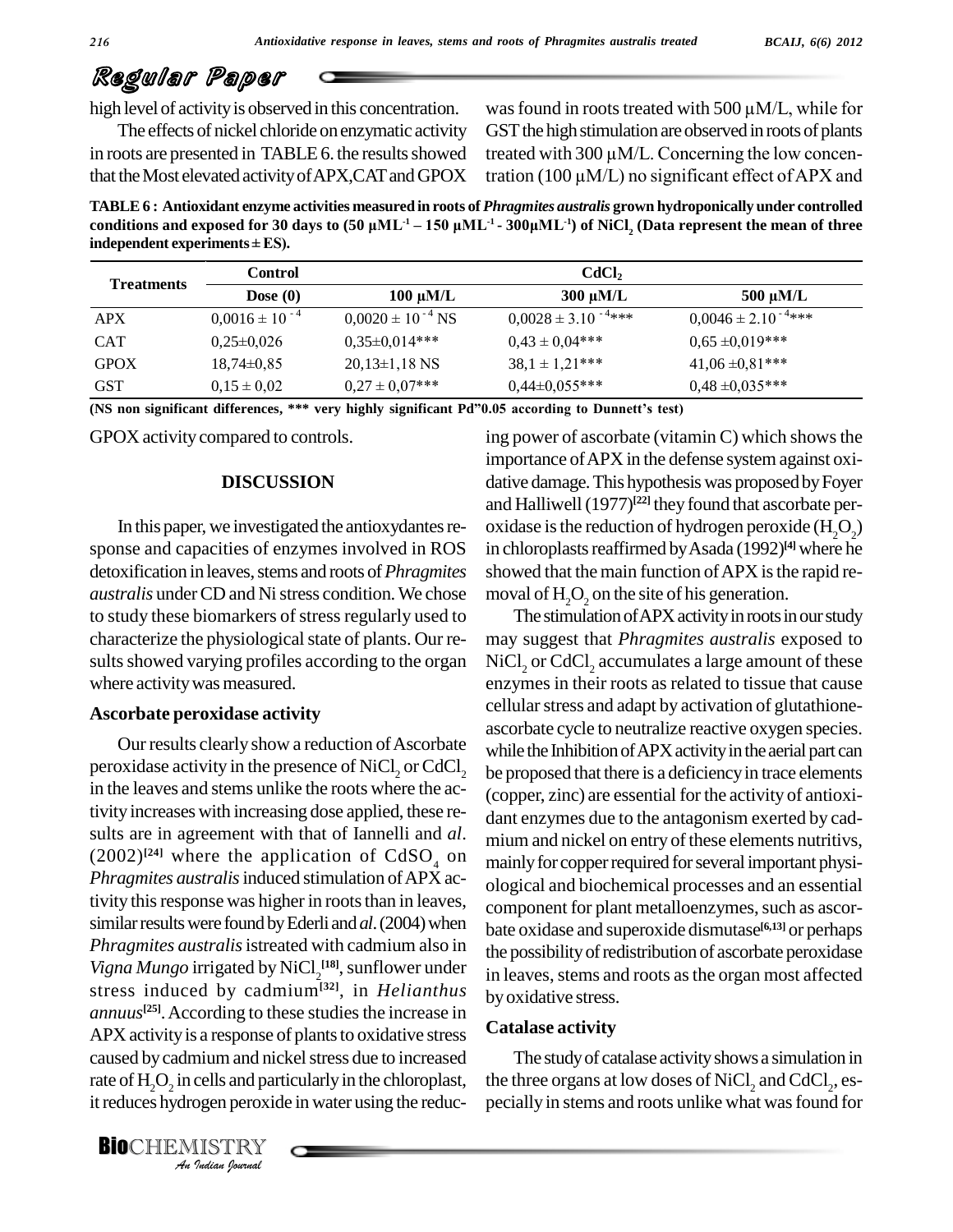ascorbate peroxidase activitywhen low concentration doesn't significantly affect the activity. This increase in catalase activity under metal stress has been shown by doses of<br>Iannelli and *al*. (2002)<sup>[24]</sup> in leaves, stolons and roots of those of<br>*Phragmites australis* treated with 50 µM of CdSO4 with lea Iannelli and *al*. (2002)<sup>[24]</sup> in leaves, stolons and roots of thos where they showed that the activity was greater in the stolon and root than in the leaf, as Pietrini and *al.*  $(2003)^{[37]}$  on the same species showed that the pres- $\overline{R}$ O ence of cadmium in hydroponic solution stimulates the activity of catalase in the leaves, this stimulation is dosedependent, this is not the case in chloroplasts where catalase was not detected, which suggests that the action of this enzyme is extra chloroplast. Also Arora and *al*. (2002) **[2]** and apel and Hirt (2004) **[2]** showed that catalases are enzymes predominantly peroxisomal eliminate  $H_2O_2$  directly in peroxisomes, for Smirnoff (1998)<sup>[50]</sup> The role of catalase is to detoxify the hydro-<br>gen peroxide produced close by cytochrome chloro-<br>plast and especially processes  $\beta$  - oxidation and pho-<br>the l gen peroxide produced close by cytochrome chloro torespiration in the same context Fediuc and Erdei  $(2002)^{[20]}$  found that the presence of Cd<sup>2+</sup> inhibit the activityof catalase in the aerial part of*Phragmites australis* in the root the activity is slightly higher compared mechanism of protection involves the transcription of genes encoding proteins with key rolesin antioxidant defense, including POD, SOD and CAT<sup>[29]</sup>. In our study we can consider the stimulation of CAT activity as a normal response of *Phragmites australis* to oxidative stress caused by CdCl<sub>2</sub> and NiCl<sub>2</sub> thus resulting in an  $(2012)$ increase in support for ROS mainly in roots.

Del Rio et *al.*  $(2003)^{14}$  showed that superoxide radicals formed in the cells are transformed into  $H_2O_2$ by superoxide dismutase (SOD). These molecules  $(H<sub>2</sub>O<sub>2</sub>)$  are then degraded by catalase (CAT) and ascorbate peroxidase (APX) in peroxisomes by the peroxiredoxin and glutathione-ascorbate cycle (Halliwell-Asada cycle) in chloroplasts and cytosol, and only by the ascorbate-glutathione cycle in mitochon dria<sup>[34]</sup>. The increase in catalase content in oxidative stress was also found in other species such as Vetiveria zizanioides **[28]**, Pisum sativum**[17]**, Sesbania drummondii<sup>[43]</sup>, Brassica juncea treated with NiCl<sub>2</sub><sup>[1]</sup>.  $\frac{P}{it}$ zizanioides<sup>1201</sup>, Pisum sativum<sup>127</sup><br>drummondii<sup>[43]</sup>, Brassica juncea treated<br>**Guaïcol peroxidase activity** 

Guaïcol peroxidase activity<br>The results of Guaïcol peroxidase activity (GPOX)

with the untreated plants. It has been proposed that the excess  $H_2O_2$  produced in the roots of *Phragmites aus*-<br>mechanism of prototion involves the transcription of *tralis*, which could be an adaptation mechanism in in the organs of *Phragmites australis*showed a lower rate in the leaves, an inhibition increases with increasing doses of  $\mathrm{NiCl}_{2}$  and  $\mathrm{CdCl}_{2}$ . These results corroborate those of Pourrut and *al*.(2008) **[38]** inVicia faba treated with lead also in Brassica napus treated with 1 mM of ZnSO4 **[5]**.According to Siedlecka and Krupa (2002) **[47]** Heavymetals are known to increase the formation of ROS. Producing oxidative stress, including impairment of secondary structure of proteins by oxidation of the thiol groups **[15,16]**, leading to a decrease in activity GPOX.ROS are indeed capable of oxidizing the thiol groups of proteins, thus affecting the activity of many enzymes **[16]**. The decrease in activity was observed GPOX also in stems, however, it is significant only in plants exposed to higher doses of NiCl<sub>2</sub> or CdCl<sub>2</sub> which probably indicates the tolerance of the shaft at low concentrations unlike leaf of *Phragmites australis*they seem more sensitive, in contrast to what was found in the leaves and stems, GPOX activity in the roots showed a stimulation from the low concentrations of CdCl, and NiCl2.Asharp increase in guaiacol peroxidase activity is induced in roots by treatment with  $\mathrm{CdCl}_{_2}$  and  $\mathrm{NiCl}_{_2}$ , this suggests a role of this enzyme in the elimination of excess H<sub>2</sub>O<sub>2</sub> produced in the roots of *Phragmites aus*sponse to heavy metals effects, or the priority is to protect cells against the effects of ROS especially in plants that accumulate large amounts of metal trace elements in roots, this is was revealed in *Phragmites australis* under stress induced by Cd 2+ also Wang and *al.* (2012)<sup>[58]</sup> in *Agrostis stolonifera*. Number of studies have suggested the involvement of guaiacol peroxidase in response of oxidative stressimposed by heavymet als, in *Phaseolus vulgaris* **[11]**, *Bacopa monnieri* **[33]**, *Arabidopsisthaliana* **[45]**, in rice **[46]**.

> pectin for Co<sup>2+</sup> and citrus pectin for Ni<sup>2+</sup> ions. This limits<br>
> the presence of heavy metals intracellularly. This form<br>
> of phytostabilisation is called phytolignification<sup>[10]</sup>. Ederli<br>
> and *al*. (2003) found that root Hypothesis may explain the decreased activity of GPOX in the leaves and the stimulation in root of *Phragmites australis*, is the transfer leaf - root which has a role in the synthesis of cell walls, particularly the biosynthesis of lignin and pectin which adsorb heavy metals, Kartel and *al*. (1999)<sup>[28]</sup> found that sugar beet pectin has a high affinity for  $Cu^{2+}$  and Pb<sup>2+,</sup> an apple its the presence of heavy metals intracellularly. This form of phytostabilisation is called phytolignification<sup>[10]</sup>. Ederli and *al*. (2003) found that root cells of *Phragmites*

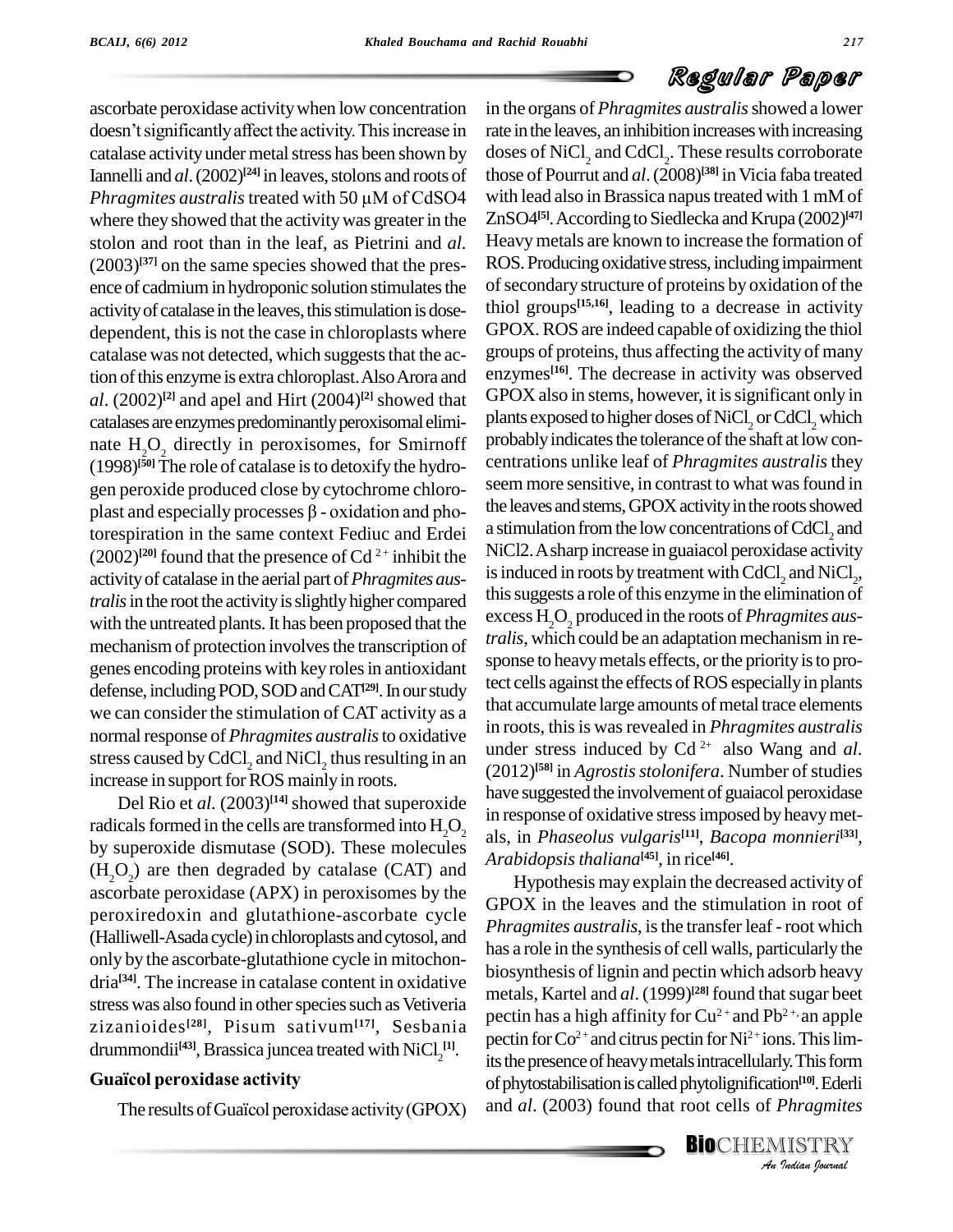*australis* treated by Cd<sup>2+</sup> have wall lignification in roots of m a contrast of untreated plants, according to the studyof Soukup and al. (2007)<sup>[48]</sup> The deposition of lignin and biosynt suberin on the cell wall of the root of *Phragmites australis* is also attributed to minimized the loss of oxygen to the rhizosphere.

### **Glutathione-S-transferase activity (GST)**

The effect of CdCl<sub>2</sub> and NiCl<sub>2</sub> on Glutathione-Stransferase (GST) shows a stimulation of activity in the three organs. All the results of treated plants are higher than those of control plants. Our results are in agree ment with those of Iannelli and  $al$ .  $(2002)^{[24]}$  where they caused a metal stress using cadmium in *Phragmites australis*, according to their study leaves, stolons and roots of plants treated with 50  $\mu$ M of CdSO<sub>4</sub> stimulate GST activity more than plants Untreated, the same result was found by Pietrini and *al*. (2003) in the leaves of *Phragmites australis* under <sup>50</sup> µM and <sup>100</sup> µM of CdSO4, also in roots (Ederli and *al*., 2003), even in organic pollution Schroder and al. (2005)<sup>[49]</sup> showed a dant re stimulation of GSTactivityin*Phragmites australis*.

Based on our results and those appearing with other results found in the literature we can explain the stimulation of GST activity in different organs of *Phragmites australis* as a reaction to an increase of ROS, antioxi dant enzyme activity that reflects indirectly where ROS production levels are increased.According to Iannelli and *al*. (2002) the increase in the content of Glutathione-S-transferase and glutathione (GSH) simultaneous in *Phragmites australis* appeared to be associated with [2] induction of the detoxification process in response to a high concentration of heavymetals.Marrs(1996) **[31]** in his serche prove that Glutathione is a substrate for glutathione-S-transferase (GST) which catalyzes the conjugation of xenobiotics, thus contributing to their detoxification.Or glutathione conjugation to protect transient metabolites such as oxylipins<sup>[12]</sup>.

**Analytical Configuration with certain substrates represents a step in**<br>
the formation of compounds that are less toxic than the<br>
starting molecules<sup>[9]</sup>.<br>
However, glutathione-S-transferases are a family<br> **BIO**CHEMISTRY Stimulation of GST activity in metal stress has been found in other species as *Typha angustifolia*<sup>[56]</sup>, and in M *Macrotyloma uniflorum* and *Cicer arietinum***[41]**, *Hordeum vulgare*<sup>[52]</sup>, rice<sup>[8]</sup> Catalyzing the glutathione c the formation of compounds that are less toxic than the starting molecules<sup>[9]</sup>.

However, glutathione-S-transferases are a family [6]

of multifunctional enzymes mainly cytosolic with various operationsinvolved in transport and intracellular biosynthesis<sup>[26]</sup>. other activities associated with the GST have been postulated by<sup>[12]</sup>, including intracellular transport of small molecules such as flavonoids, the introduction of sulfur secondary metabolites such as glucosinolates. According to Francis (2002) **[23]** the glucosinolates become an important source of sulfur when sulfur deficiency.

#### **CONCLUSION**

Our ûndings indicate that Phragmites australis can tolerate a high concentration of CdCl2 and NiCL2. The Increased APX, CAT, GPOX and GST activity might play a role in the defense response to cadmium and nickel toxicity, it was a similar enzymatic antioxidant response, however, it is clear that the reaction is different in the roots, stems and leaves. Thus, these findings may contribute to a better understanding of the antioxidant response mechanisms in Phragmites australis. Thus, seems suitable for use as a phytoremediator in aquatic ecosystems withCD and Ni pollution.

#### **REFERENCES**

- **[1]** B.Ali, S.Hayat, Q.Fariduddin, A.Ahmad; Epibrassinolide protects against the stress gener ated by salinity and nickel in *Brassica juncea*. Chemosphere, **72**, 1387-92 **(2008)**.
- K.Apel, H.Hirt; Reactive oxygen species : metabolism, oxidative stress and signal transduction. Annu.Rev.Plant Biol., **55**, 373-399 **(2004)**.
- [3] A.Arora, R.K.Sairam, G.C.Srivastava; Oxidative stress and antioxidative systemsin plants.Curr.Sci., **82**, 1227-1238 **(2002)**.
- **[4]** K.Asada; Ascorbate peroxidase-A hydrogen per oxide scavenging enzyme in plants. Physiologia. Plantarum, **85**, 235-241 **(1992)**.
- **[5]** A.Ben Ghnaya, A.Hourmant, M.Couderchet, M.Branchard, G.Charles; Modulation of Zn-induced oxidative stress, polyamine content and metal ac cumulation in rapeseed (Brassica napus cv Jumbo) regenerated from transversal thin cell layers in the presence of zinc. International Research Journal of Biotechnology, **2**, 62-71 **(2011)**.
- **[6]** W.Bussler; Copper in soils and plants. Loneragan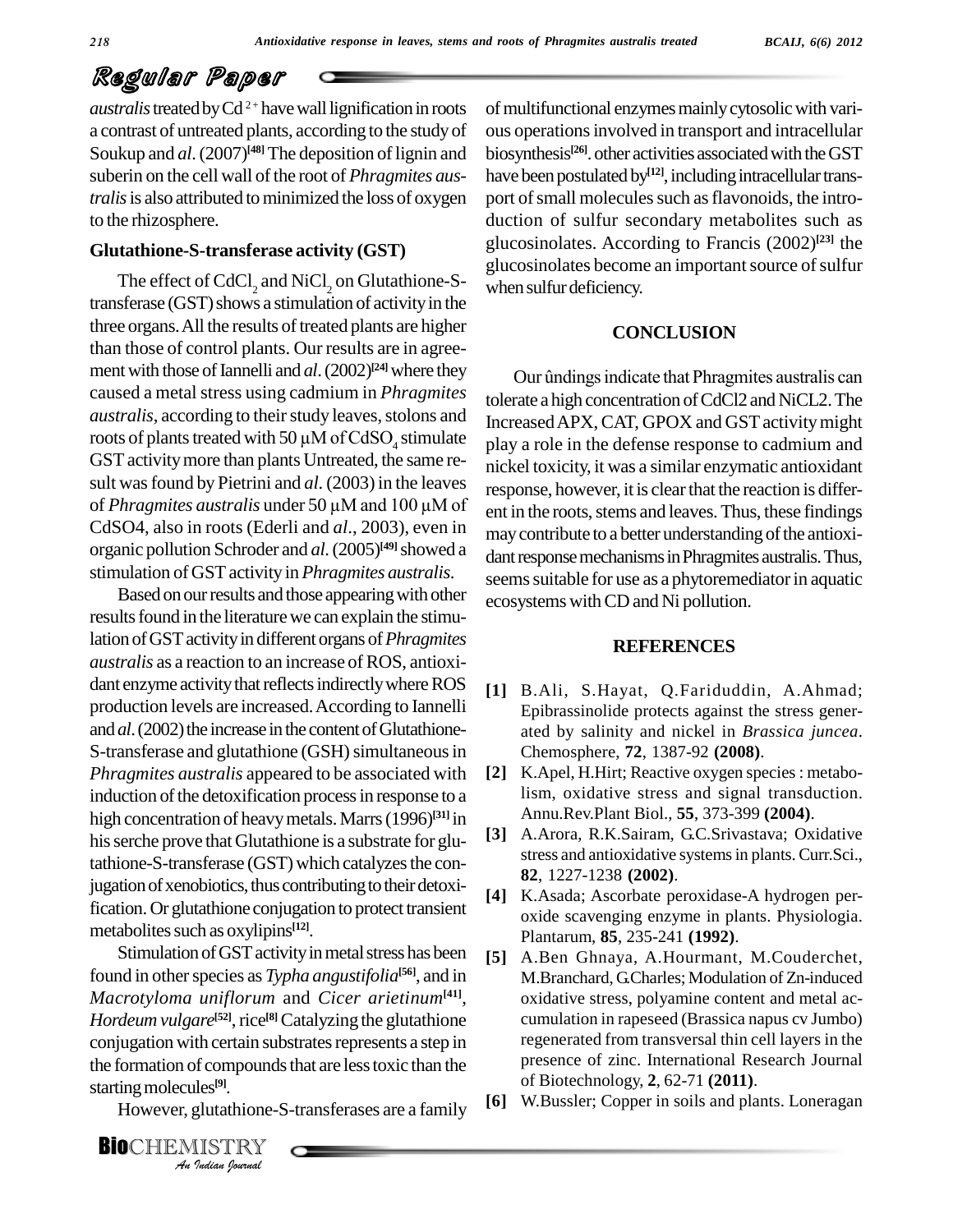

et al (Eds); Academic Press, New York, 213-234 **(1981)**.

- **[7]** I.Cakmak, W.J.Horst; Effect of aluminium on lipid peroxidation, superoxide dismutase, catalase and Peroxidase activities in root tips of Soybean (Gly cine max). Physiol.Plant., **83**, 463-468 **(1991)**.
- **[8]** Z.Chun-Hua, G.Ying; Response of glutathione and glutathione S-transferase in rice seedlings exposed to cadmium stress, Rice Science, **15(1)**, 73-76 **(2008)**.
- **[9]** S.Chatterjee, S.Bhattacharya; Detoxication of in dustrial pollutants by the glutathione S-transferase system in the liver of *Anabas testudineus* (bloch). Toxicol.Lett., **22**, 87-198 **(1984)**.
- **[10]** S.O.Cunningham, W.R.Berti, J.W.Huang; Phytoremediation of contaminated soils. Trends in Biotechnology., **13**, 393-397 **(1995)**.
- **[11]** A.Cuypers, J.Vangronsveld, H.Clijsters; Peroxi dases in roots and primary leaves of *Phaseolusvulgaris* copper and zinc phytotoxicity a comparison.J.Plant Physiol*.*, **159**, 69-876 **(2002)**.
- **[12]** D.P.Dixon, M.Skipsey, R.Edwards; Roles for glutathione transferases in plant secondary metabolism. Phytochem., **71**, 338-350 **(2010)**.
- **[13]** E.Delhaize, J.F.Loneragan, J.Webb; Development of three copper metalloenzymes in clover leaves. Plant Physiol., **78**, 4-7 **(1985)**.
- **[14]** L.A.Del Rio, L.M.Sandalio, D.A.Altomare, B.A.Zilinskas; Mitochondrial and peroxisomal man ganese superoxide dismutase: differential expres sion during leaf senescence. Journal of Experimental Botany., **54**, 923-933 **(2003)**.
- **[15]** K.J.A.Davies; Protein damage and degradation by oxygen radicals.I.General aspects. J.Biol.Chem., **262**, 9895-9901 **(1987)**.
- **[16]** K.J.Dietz; Plant thiol enzymes and thiol homeosta sis in relation to thiol-dependent redox regulation and oxidative stress. In Antioxidants and reactive oxygen species in plants Smirnoff, N., Edition. Blackwell Publishing Ltd., 197-214 **(2007)**.
- **[17]** V.Dixit, V.Pandey, R.Shyam; Differential antioxidative responses to cadmium in roots and leaves of pea (Pisum sativum L.cv.Azad). J.Exp.Bot., **52**, 1101-1109 **(2001)**.
- **[18]** D.Dubey,A.Pandey; Effect of nickel (Ni) on chlorophyll, lipid peroxidation and antioxidant enzymes activities in black gram (*Vigna mungo*) leaves, I.J.S.N., **2(2)**, 395-401 **(2011)**.
- **[19]** L.Ederli, L.Reale, F.Ferranti, S.Pasqualini; Re sponsesinduced by high concentration of cadmiumin

phragmites australisroots. Physiol.Plant., **121**, 66- 74 **(2004)**.

- **[20]** E.Fediuc, L.Erdei; Physiological and biochemical aspects of cadmium toxicity and protective mecha nisms induced in *Phragmites australis* and *Typha latifolia.* J.Plant.Physiol., **159**, 265-271 **(2002)**.
- [21] J.L.Fielding, J.L.Hall; A biochemical and cytochemical study of peroxidase activity in roots of Pisum sativum:Acomparison of dab-peroxidase and guai acol-peroxidase with particulare mphasis on the properties of cell wall activity. J.Exp.Bot, **29**, 969- 81 **(1978)**.
- **[22]** C.H.Foyer, B.Halliwell; Purification and properties of dehydroascorbate reductase from spinach leaves. Phytochemistry., **16**, 1347-1350 **(1977)**.
- **[23]** F.Francis, G.Lognay, J.P.Wathelet, E.Haubruge; Characterisation of aphid myrosinase and degradation studies of glucosinolate. Archives of Insect Biochemistry and Physiology, **50**, 173-182 **(2002)**.
- **[24]** M.A.Iannelli, F.Pietrini, L.Fiore, L.Petrilli, A.Massacci; Antioxidant response to cadmiumin *Phragmites australis* plants. Plant PhysiolBiochem., **40**, 977-982 **(2002)**.
- **[25]** S.Gallego, M.Benavides, M.Tomaro; Involvement of antioxidant defense system in the adaptive re sponse to heavy metal ions in *Helianthus annuus.*cells. Plant Growth Regul., **36**, 267-273 **(2002)**.
- **[26]** G.S.George, G.Buchanan; Isolation, properties and induction of plaice liver cytosolic glutathione -Stransferases. Fish Physiol.Biochem., **8(6)**, 437- 449 **(1990)**.
- **[27]** W.H.Habig, M.J.Pabst, W.B.Jakoby; Glutathione- S-Transferase : The ûrst enzymatic step in mercapturic acid formation.J.Biol.Chem., **249**, 7130-7139 **(1974)**.
- [28] M.T.Kartel, L.A.Kupchik, B.K.Veisov; Evaluation<br>
of pectin binding of heavy metal ions in aqueous<br>
solutions. Chemosphere., **38**, 2591-6 (**1999**).<br>
[29] P.G.Kling, P.E.Olsson; Involvement of diûerential of pectin binding of heavy metal ions in aqueous solutions. Chemosphere., **38**, 2591-6 **(1999)**.
- met-allothionein expression in free radical sensitivity of RTG-2 and CHSE-214 cells. Free Radical Biology and Medicine, **28**, 1628-1637 **(2000)**.
- *An*re du blé dur<br>Magister de<br>a, (**2005**).<br>Indian Peview<br>**IISTRY [30]** Loggini, M.Youbi; Effets de deux fongicidesArtea Biology and Medicine, **28**, 1628-1637 (**2000**).<br>Loggini, M.Youbi; Effets de deux fongicides Artea<br>et Punch nouvellenment introduits en Algérie sur la Loggini, M.Youbi; Effets de deux fongicides Artea<br>et Punch nouvellenment introduits en Algérie sur la<br>physilogie et le métabolisme respiratoire du blé dur et Punch nouvellenment introduits en Algérie sur la<br>physilogie et le métabolisme respiratoire du blé dur<br>(Triticum durum Desf). Thèse de Magister de physilogie et le métabolisme respiratoire du blé dur<br>(Triticum durum Desf). Thèse de Magister de<br>l'Université Badji Mokhtar de Annaba, (**2005**).
- **[31]** K.A.Marrs; The functions and regulation of glutathione S-transferases in plants. Annual Review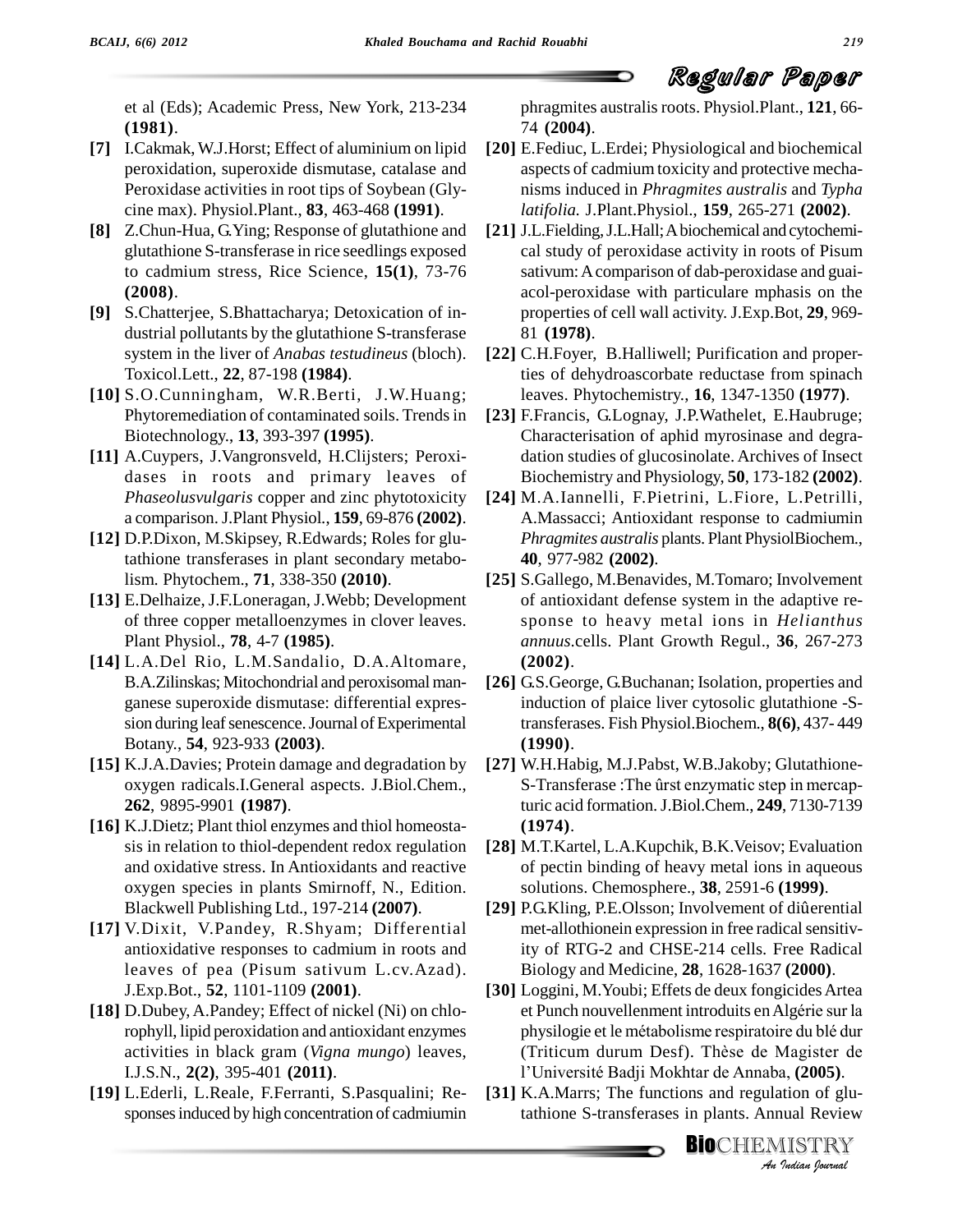of Plant Physiology and Plant Molecular Biology, **47**, 127-158 **(1996)**.

- [32] M.Mohamed Hatata, A.Abdel-Al; Oxidative stress and antioxidant defense mechanisms in response to cadmium treatments. American-Eurasian J.Agric. & Environ.Sci, **4(6)**, 655-669 **(2008)**.
- **[33]** S.Mishra, S.Srivastava, R.D.Tripathi, R.Govindarajan, S.V.Kuriakose, M.N.V.Prasad; Phytochelatin synthesis and response of antioxidants during cadmium stressin *Bacopa monnieri L.* Plant Physiol.Biochem., **44**, 25-37 **(2006)**.
- **[34]** R.Mittler, S.Vanderauwera, M.Gollery, F.Van Breusegem; Reactive oxygen gene network of plants. Trends in Plant Science, **9**, 490-498 **(2004)**.
- **[35]** Y.Nakano, K.Asada; Hydrogen peroxide is scav enged by ascorbate-specific peroxidase in spinach
- chloroplast. Plant Cell Physiol., **22**, 867-880 **(1981)**. [4]<br>C.Ortega-Villasante, L.E.Hernández, R.Rellán-<br>Álvarez, F.F.DelCampo, R.O.Carpena-Ruiz; [36] C.Ortega-Villasante, L.E.Hernández, R.Rellán-Rapidal teration of cellular redoxhomeostasis up on exposure to cadmium and mercury in alfalfa seedlings. NewPhytol., **176**, 96-107 **(2007)**.
- **[37]** F.Pietrini, M. A.Iannelli, pasqualini, stefania, massacci, angelo; Interaction of cadmium with glutathione and photosynthesis in developing leaves and chloroplasts of *Phragmites australis* (Cav.)Trin.ex Steudel., Plant Physiology, **133**, 829- 837 **(2003)**.
- **[38]** B.Pourrut; Implication du stress oxydatif dans la 14 837 (**2003**). [4<br>
B. Pourrut; Implication du stress oxydatif dans la<br>
toxicité du plomb sur une plante modèle *Vicia faba*. B. Pourrut; Implication du stress oxydatif dans la<br>toxicité du plomb sur une plante modèle *Vicia faba*.<br>Thèse en vue de l'obtention de titre de Doctorat de [50] toxicité du plomb sur une plante modèle Vicia faba.<br>Thèse en vue de l'obtention de titre de Doctorat de<br>l'Université de Toulouse. Institut National Polytechnique de Toulouse.France, 284 **(2008)**.
- **[40]** H.A.Qdaisa, H.Moussa; Removal of heavy metals from waste water by membrane processes: a comparative study. Desalination, **164**, 105-110 **(2004)**.
- **[41]** A.Reddy, S.Kumar, G.Jyothsnakumari, S.Thimmanaik, C.Sudhakar; Lead induced changes in antioxidant metabolism of horsegram (Macrotyloma uniflorum (Lam.) Verdc.) and bengalgram (Cicer arietinum L.). Chemosphere, **60**, 97-104 **(2005)**.
- **[42]** I.Raskin, N.P.B.A.Kumar, S.Dushenkov, D.E.Salt; Bioconcentration of heavy metal by plants. Current Opinion in Biotechnology, **5**, 285-290 **(1994)**.
- *An***[43]** A.T.Ruley, N.C.Sharma, S.V.Sahi, S.R.Singh, *I*, N.C.Sharr<br>an; Effects<br>hotosynthetic<br>Irummondii gr<br>Judian Journal<br>Indian Journal K.S.Sajwan; Effects of lead and chelators on growth, photosynthetic activity and Pb uptake in Sesbania drummondii grown in soil.Environmental Pollution (Soil and Sediment Remediation), **144**, 11-

**BIO**CHEMISTRY<br>An Indian Journal

18 **(2006)**.

- [44] D.E.Salt, M.Blaylock, N.P.B.A.Kumar, V.Dushenkov, B.D.Ensley, I.Chet, I.Raskin; Phytoremediation : a novel strategy for the removal of toxic metals from the environmentusing plants.Biotechnology, **13**, 468- 474 **(1995)**.
- **[45]** B.Semane,A.Cuypers, K.Smeets, Van F.Belleghem, N.Horemans, H.Schat, J.Vangronsveld; Cadmium responses in *Arabidopsis thaliana*. glutathione metabolism and antioxidative defence system. Physiol. Plant., **129**, 519-528 **(2007)**.
- **[46]** P.Sharma, R.S.Dubey; Involvement of oxidative stress and role of antioxidative defense system in growing rice seedlings exposed to toxic concentrations of aluminum. Plant.Cell.Rep., **26**, 2027-2038 **(2007)**.
- **[47]** A.Siedlecka, Z.Krupa; Functions of enzymes in heavy metal treated plants. In : Physiology and Bio chemistry of Metal Toxicity and Tolerance in Plants. M.N.V.Prasad, K.Strzalka (Eds); Kluwer Academic Publishers, Netherlands, 303-324 **(2002)**.
- **[48]** A.Soukup, W.Armstrong, L.Schreiber, R.Franke, Publishers, Netherlands, 303-324 (**2002**).<br>A.Soukup, W.Armstrong, L.Schreiber, R.Franke,<br>O.Votrubová; Apoplastic barriers to radial oxygen loss and solute penetration: a chemical and functional comparison of the exodermis of two wetland species, *Phragmites australis* and *Glyceria maxima*. New Phytol.,**173(2)**, 264-78 **(2007)**.
- **[49]** P.Schroder, H.Maier, R.Debus; Detoxification of herbicides in phragmites australis. Narurforsh, 60C, 317-324 **(2005)**.
- **[50]** N.Smirnoff; Plant resistance to environmental stress. Curr.Opin.Biotechnol., **9**, 214-219 **(1998)**.
- **[51]** K.E.Smith, A.P.Schwab, M.K.Banks; Phytoremediation of polychlorinated Biphenyls (PCB) contaminated sediment: agreen house fea sibility study.J.Env-iron.Qual., **36**, 239-244 **(2007)**. (PCB) contaminated sediment: agreen house feasibility study. J.Env- iron.Qual., **36**, 239-244 (**2007**).<br>[52] L.Tamas, J.Dudıkova, K.Durcekova, J.Huttova, I.
- sibility study. J.Env- iron.Qual., **36**, 239-244 (**2007**).<br>L.Tamas, J.Dudıkova, K.Durcekova, J.Huttova, I.<br>Mistrik, V.Zelinova; The impact of heavy metals on the activity of some enzymes along the barley root, Environmental and Experimental Botany, **62**, 86-91 **(2008)**.
- [53] B. Volesky; Detoxiûcation of metal-bearing efûuents : biosorption for the next century. Hydro metallurgy, **59**, 203-216 **(2000)**.
- **[54]** Z.Wei, B.Xi, Y.Zhao, S.Wang, H.Liu, Y.Jiang; Effect of inoculating microbes in municipal solid waste composting on characteristics of humic acid.<br>Chemosphere, **68**, 368-374 (**2007**).<br>X.U.Weihong, L.I.Wenyi, H.E.Jianping, S.Balwant,<br>Z.Xiong; Eûects of insoluble Zn, Cd, and EDTA on Chemosphere, **68**, 368-374 **(2007)**.
- **[55]** X.U.Weihong,L.I.Wenyi, H.E.Jianping, S.Balwant,